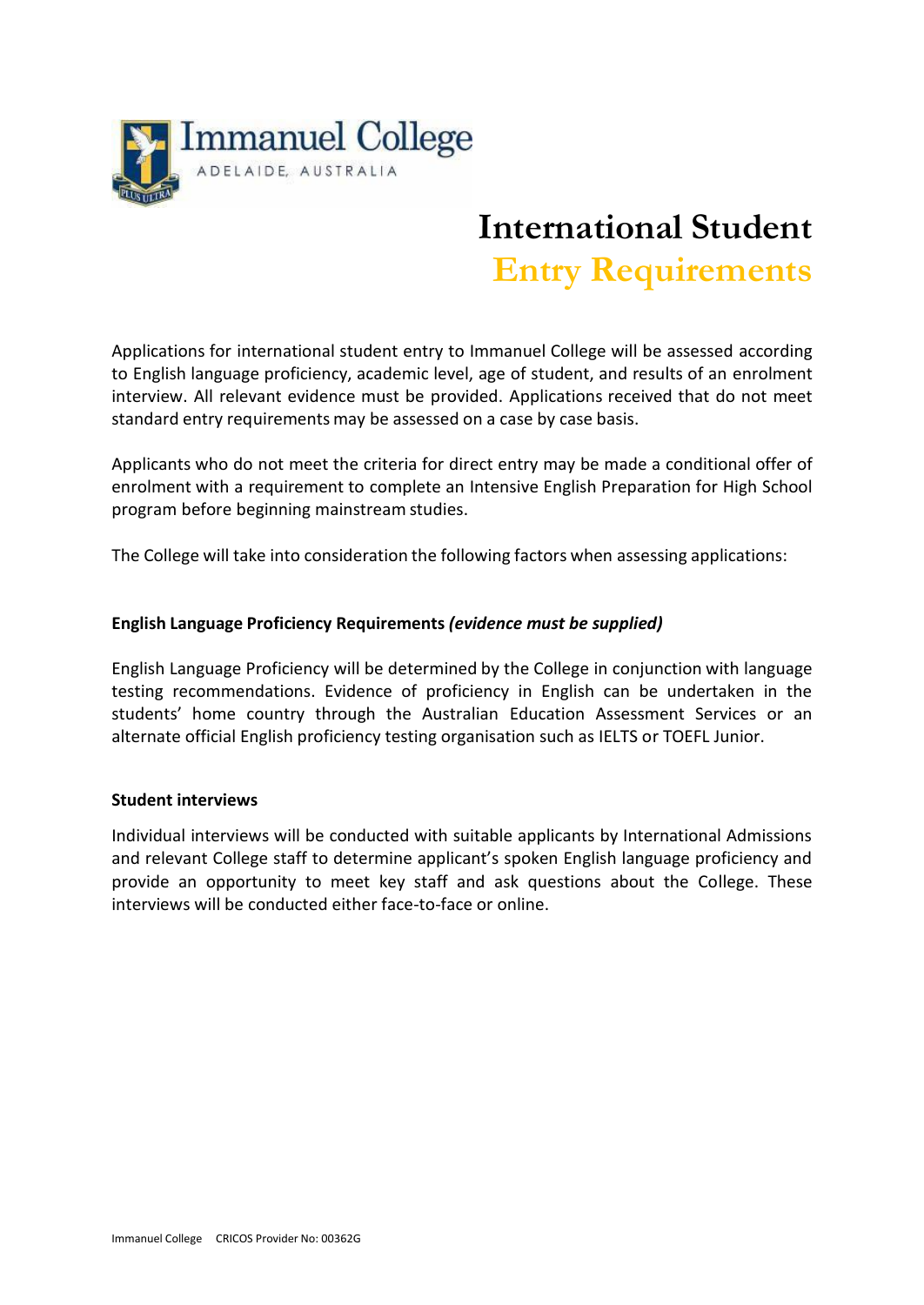# **English Language Level Guide**

|                         | Years 7-9                 | Year 10                   | <b>Year 11 &amp; Year 12</b> |
|-------------------------|---------------------------|---------------------------|------------------------------|
| <b>AEAS</b>             | Minimum total score of 60 | Minimum total score of 70 | Minimum total score of 80    |
|                         |                           |                           |                              |
| <b>IELTS (Academic)</b> |                           | Minimum 5.0 in individual | Minimum 5.5 in individual    |
|                         |                           | band scores               | band scores                  |
| GCE 'O' Levels          |                           | C <sub>5</sub>            | <b>B4</b>                    |
| GCE 'A" Levels          |                           | C <sub>6</sub>            | <b>B4</b>                    |
| <b>SPM</b>              |                           | <b>B4</b>                 | B <sub>3</sub>               |
| Hong Kong               |                           | <b>HKDSE Level 2</b>      | HKDSE Level 3/ Form 5 - 60%  |
| <b>EIKEN</b>            |                           | Grade Pre-1A              | Grade 1                      |
| Pearsons                |                           | 36                        | 42                           |
| (PTE Academic)          |                           |                           |                              |
| <b>CEFR</b>             | $B1+$                     | <b>B2</b>                 | $B2+$                        |
| <b>TOEFL</b>            |                           | 35 or above               | 46 or above                  |

## **Age Requirements**

| <b>Age Appropriate Guide Years 7-12</b> |                                               |  |  |  |
|-----------------------------------------|-----------------------------------------------|--|--|--|
| <b>Entering Year 7</b>                  | The student must be less than 14 years of age |  |  |  |
| <b>Entering Year 8</b>                  | The student must be less than 15 years of age |  |  |  |
| <b>Entering Year 9</b>                  | The student must be less than 16 years of age |  |  |  |
| <b>Entering Year 10</b>                 | The student must be less than 17 years of age |  |  |  |
| <b>Entering Year 11</b>                 | The student must be less than 18 years of age |  |  |  |
| <b>Entering Year 12</b>                 | The student must be less than 19 years of age |  |  |  |

#### **Academic Requirements**

#### *For Years 7-12 students*

A pass level or "C" grade or better for the majority of core subjects completed at a year level comparable to the South Australian year level preceding, or equivalent to that requested on the Admission Application , or offered as an alternative point of entry by the College in a Letter of Offer; for example, completion of a comparable Year 9 or partial completion of Year 10 for entry to Year 10.

The information in the *Immanuel College – Academic Entry Requirements* table provides guidelines for several countries. Students may request further information from the International Admissions team. Students must provide evidence of satisfactory academic performance appropriate to entry to the Year level requested on the International Student Application Form. For Year  $7 - 12$  Students a pass level or "C" grade or better for the majority of core subjects is required.